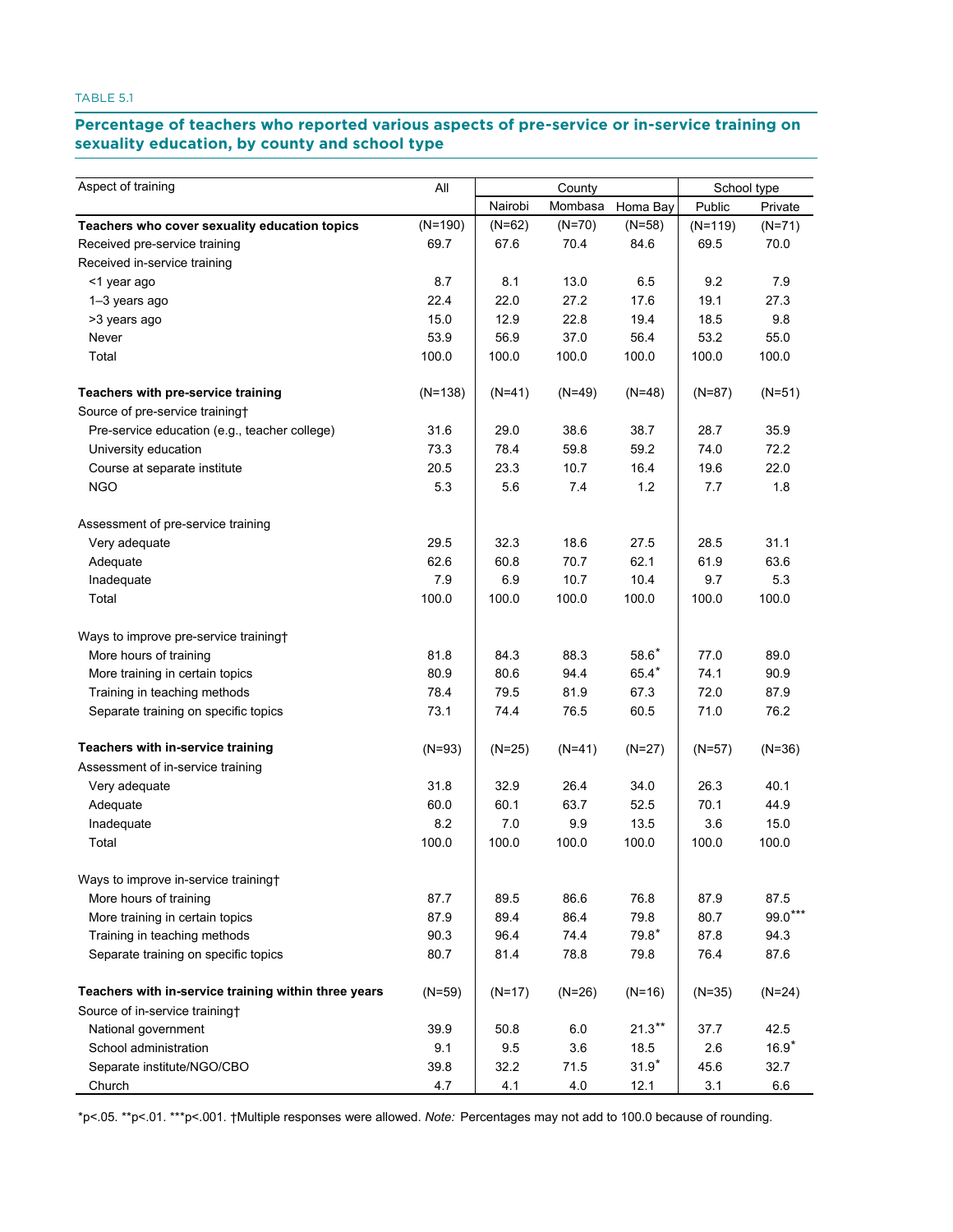Among teachers who received any pre-service or in-service training on sexuality education, **percentage who had training in various topics and teaching methods, by county and school type training in various topics and teaching methods, by county and school type**

| Topic and comprehensiveness                                   | All       | County   |          |          | School type |          |
|---------------------------------------------------------------|-----------|----------|----------|----------|-------------|----------|
|                                                               |           | Nairobi  | Mombasa  | Homa Bay | Public      | Private  |
|                                                               | $(N=158)$ | $(N=50)$ | $(N=58)$ | $(N=50)$ | $(N=101)$   | $(N=57)$ |
| <b>Topic</b>                                                  |           |          |          |          |             |          |
| Puberty/physical changes in body                              | 80.4      | 78.6     | 83.4     | 89.2     | 77.4        | 85.4     |
| Reproductive organs                                           | 80.4      | 80.0     | 80.4     | 83.2     | 76.6        | 86.7     |
| Menstruation                                                  | 82.1      | 84.5     | 75.5     | 74.3     | 79.2        | 86.7     |
| Sexual behavior                                               | 84.1      | 84.5     | 79.7     | 87.7     | 86.2        | 80.7     |
| Equality between men and women                                | 78.7      | 79.4     | 76.6     | 77.3     | 74.6        | 85.4     |
| Pregnancy and childbirth                                      | 81.8      | 81.4     | 81.2     | 85.9     | 78.0        | 88.1     |
| Abortion                                                      | 73.4      | 74.8     | 67.9     | 71.2     | 69.4        | 79.9     |
| Contraceptive methods                                         | 73.9      | 74.8     | 70.5     | 72.3     | 70.3        | 79.8     |
| How to use contraceptive methods                              | 71.5      | 73.2     | 63.9     | 71.2     | 68.9        | 75.8     |
| Where to get contraceptive methods                            | 64.9      | 65.3     | 56.2     | 75.4     | 64.0        | 66.4     |
| Sex in exchange for money or gifts                            | 58.4      | 62.5     | 40.6     | 55.4     | 55.5        | 63.1     |
| <b>HIV/AIDS</b>                                               | 92.4      | 92.0     | 94.0     | 93.1     | 91.9        | 93.2     |
| Other STIs                                                    | 94.0      | 93.8     | 92.9     | 97.3     | 95.9        | 91.0     |
| Where to access STI/HIV services                              | 84.1      | 86.0     | 78.1     | 79.6     | 82.5        | 86.7     |
| Communicating within relationships                            | 77.7      | 79.9     | 70.4     | 73.2     | 74.0        | 83.8     |
| Decision-making skills                                        | 84.9      | 84.7     | 84.4     | 86.9     | 84.4        | 85.7     |
| Prevention of violence/sexual abuse                           | 77.1      | 78.3     | 70.2     | 79.0     | 73.4        | 83.3     |
| Sexual orientation                                            | 63.9      | 64.0     | 64.2     | 63.0     | 62.4        | 66.4     |
| Sexual and reproductive rights                                | 76.1      | 74.5     | 80.3     | 81.1     | 71.9        | 83.0     |
| Abstinence/saying no to sex/"chilling"                        | 89.9      | 89.9     | 92.9     | 85.5     | 90.6        | 88.8     |
| Moral issues related to sexuality                             | 87.2      | 87.9     | 85.9     | 84.4     | 89.0        | 84.3     |
| Positive living for young people living with HIV              | 87.1      | 87.9     | 83.0     | 87.9     | 88.5        | 84.8     |
| Prevention of mother-to-child HIV transmission                | 80.0      | 81.0     | 77.0     | 77.1     | 74.9        | 88.3     |
| Female genital mutilation                                     | 68.2      | 73.5     | 56.2     | $48.4*$  | 61.9        | 78.7     |
| Comprehensiveness of topics included in training+             |           |          |          |          |             |          |
| Minimum                                                       | 75.2      | 74.8     | 72.1     | 82.5     | 71.4        | 81.4     |
| Adequate                                                      | 58.0      | 64.1     | 38.0     | 43.9*    | 57.9        | 58.0     |
| High                                                          | 36.0      | 40.6     | 18.2     | 30.1     | 37.1        | 34.3     |
| Received training in teaching methods for sexuality education | 62.4      | 60.6     | 65.6     | 70.5     | 60.3        | 66.0     |

\*p<.05. †"Minimum" indicates at least one topic in each category; "adequate" indicates nearly all topics, except one at most, in each category; and "high" indicates all topics in each category. Levels are not mutually exclusive; for example, schools that meet the adequate level also meet the minimum level. *Note:* Percentages may not add to 100 because of rounding.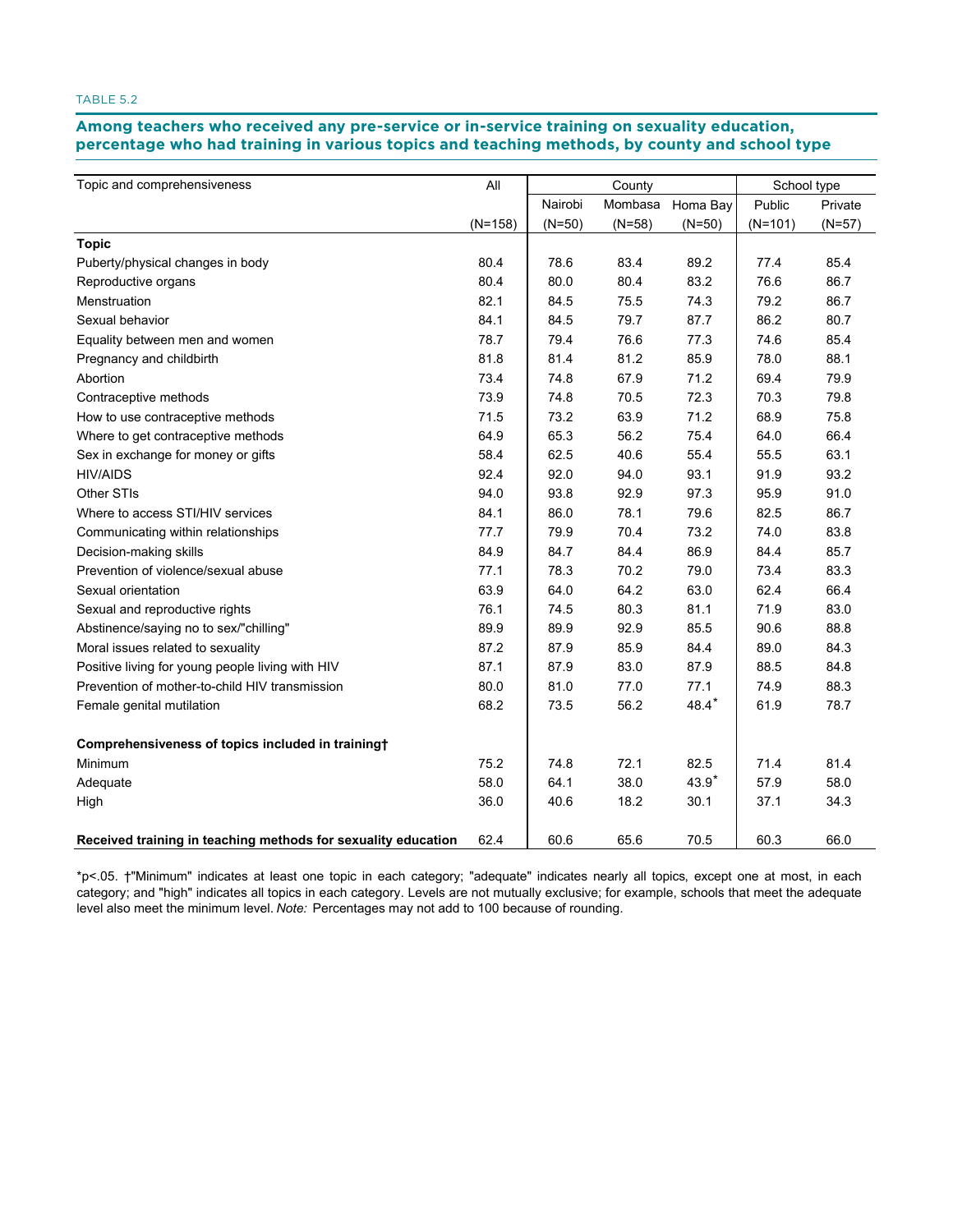### Percentage of teachers and principals who reported accessibility and availability of resources for<br>. **teaching sexuality education, by county and school type county and school type**

| Accessibility and availability of resources                                                                | All       |          | County   |          | School type |          |
|------------------------------------------------------------------------------------------------------------|-----------|----------|----------|----------|-------------|----------|
|                                                                                                            |           | Nairobi  | Mombasa  | Homa Bay | Public      | Private  |
| Teachers who cover sexuality education topics                                                              | $(N=190)$ | $(N=62)$ | $(N=70)$ | $(N=58)$ | $(N=119)$   | $(N=71)$ |
| Have access to general teaching support materials                                                          |           |          |          |          |             |          |
| Goals, objectives and expected outcomes for topics                                                         | 70.3      | 71.1     | 61.6     | 76.7     | 75.1        | 62.9     |
| Teaching manual                                                                                            | 69.4      | 71.6     | 61.0     | 66.1     | 66.5        | 73.8     |
| Document describing the scope and sequences of instructions                                                | 58.0      | 59.4     | 55.0     | 52.0     | 67.8        | 43.2 *   |
| Lesson plans or learning activities                                                                        | 57.8      | 56.0     | 65.3     | 59.8     | 55.6        | 61.0     |
| Teaching or learning materials                                                                             | 78.0      | 77.9     | 71.5     | 88.9     | 75.9        | 81.2     |
| Plans/tools for how to evaluate or assess students                                                         | 48.1      | 44.9     | 58.6     | 56.0     | 53.7        | 39.6     |
| Have access to out-of-classroom resources                                                                  |           |          |          |          |             |          |
| Teacher support group                                                                                      | 30.0      | 31.1     | 19.4     | 38.6     | 24.2        | 38.9     |
| Support from colleague teachers                                                                            | 72.5      | 75.2     | 63.4     | 65.7     | 75.6        | 67.9     |
| Support from experts/NGOs/CBOs/health professionals                                                        | 34.3      | 34.2     | 32.6     | 37.5     | 35.4        | 32.6     |
| Internet resources (including social media)                                                                | 47.2      | 42.2     | 63.0     | 60.6 *   | 47.8        | 46.2     |
| Use of methodological materials                                                                            |           |          |          |          |             |          |
| National textbook for students                                                                             | 86.4      | 87.6     | 78.6     | 89.1     | 89.5        | 81.7     |
| National manual for teachers                                                                               | 46.4      | 45.0     | 46.5     | 56.8     | 39.5        | 56.8     |
| Materials developed by local/district/regional authority                                                   | 6.0       | 5.9      | 4.8      | 9.1      | 9.2         | $1.3***$ |
| Materials developed by school                                                                              | 17.1      | 16.0     | 17.7     | 24.1     | 18.1        | 15.4     |
| Materials developed by teacher                                                                             | 30.7      | 25.3     | 50.5     | 41.0 $*$ | 40.4        | $16.2*$  |
| Official materials developed in other countries or by international NGOs                                   | 8.3       | 8.5      | 6.1      | 9.8      | 9.6         | 6.2      |
| Materials from in-country NGOs/CBOs/Kenya Science Teachers                                                 |           |          |          |          |             |          |
| Association                                                                                                | 18.2      | 15.3     | 21.2     | 35.6     | 20.0        | 15.4     |
| Media sources (e.g., Internet, TV, magazines)                                                              | 36.3      | 34.3     | 44.9     | 38.5     | 35.4        | 37.8     |
| <b>Principals</b>                                                                                          | $(N=73)$  | $(N=22)$ | $(N=26)$ | $(N=25)$ | $(N=43)$    | $(N=30)$ |
| Ways to support sexuality education teachers                                                               |           |          |          |          |             |          |
| Organize meetings to discuss/resolve issues or concerns                                                    | 69.9      | 72.7     | 73.1     | 56.0     | 67.4        | 72.2     |
| Support sexuality education and its teachers at board meetings, PTA<br>meetings and other community events | 50.2      | 45.5     | 38.5     | $80.0*$  | 60.9        | 40.4     |
| Encourage teachers to discuss concerns and try to help                                                     | 57.6      | 59.1     | 53.9     | 56.0     | 63.1        | 52.6     |
| Invite outside experts to support teachers                                                                 | 58.8      | 54.6     | 65.4     | 68.0     | 69.9        | 48.7     |
| Any of the above types of support                                                                          | 99.3      | 100.0    | 96.1     | 100.0    | 100.0       | 98.7     |
|                                                                                                            |           |          |          |          |             |          |

\*p<.05. \*\*p<.01.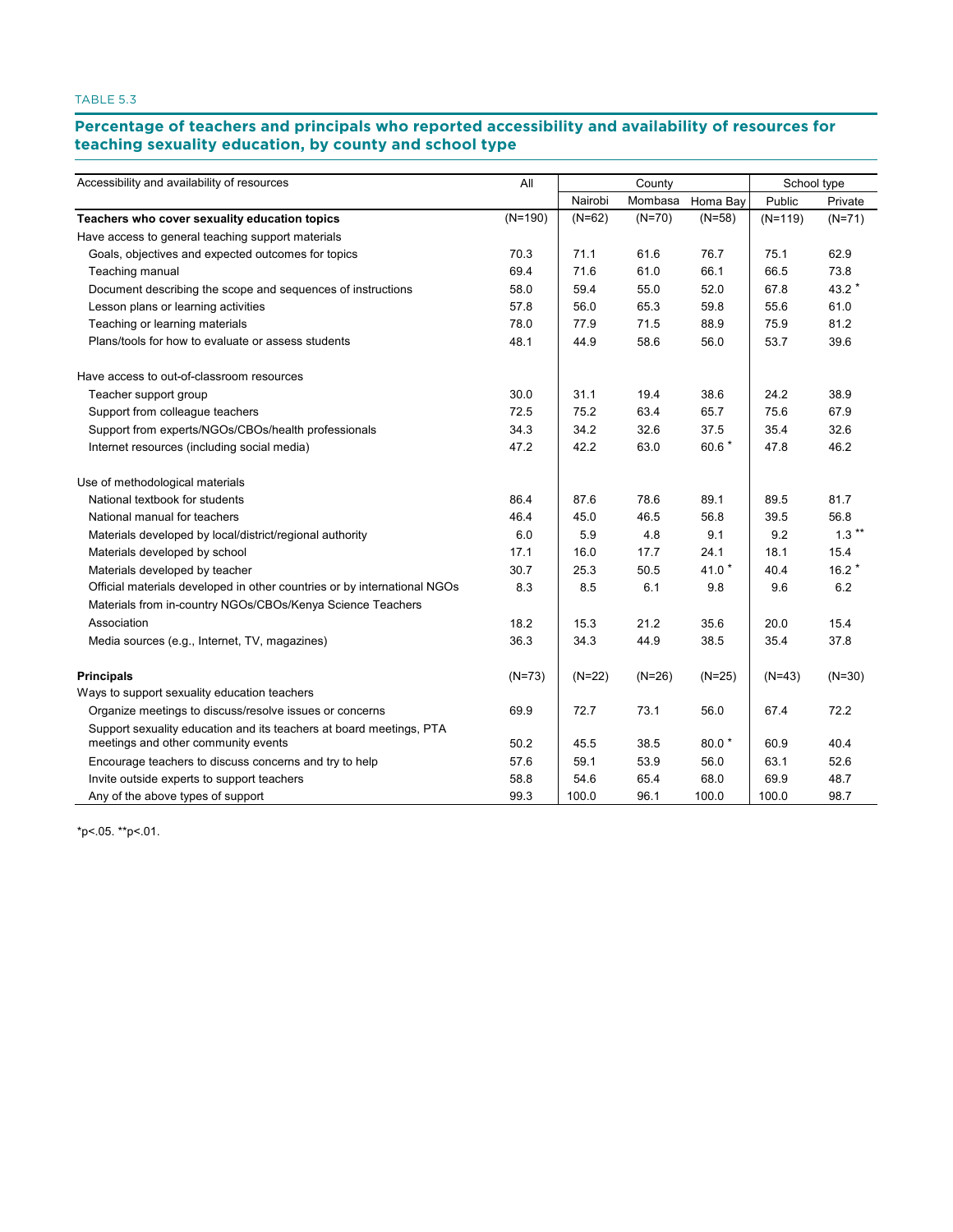# **Percentage of teachers who reported a need for teaching support, and the perceived level of support**  for sexuality education from various sources, by county and school type **the percentage of the percentage of teach**<br>————————————————————

| Need and support                               | All<br>County |          |          | School type |           |          |
|------------------------------------------------|---------------|----------|----------|-------------|-----------|----------|
|                                                |               | Nairobi  | Mombasa  | Homa Bay    | Public    | Private  |
|                                                | $(N=190)$     | $(N=62)$ | $(N=70)$ | $(N=58)$    | $(N=119)$ | $(N=71)$ |
| Assistance required to teach more effectively+ |               |          |          |             |           |          |
| More factual information                       | 44.4          | 42.7     | 46.5     | 54.5        | 46.5      | 41.4     |
| More training                                  | 67.7          | 64.6     | 70.6     | 87.2        | 70.3      | 63.8     |
| More teaching materials/strategies             | 57.1          | 52.7     | 71.4     | 68.8        | 62.4      | 49.2     |
| Fewer restrictions on what can be taught       | 7.3           | 5.9      | 8.3      | 16.4        | 7.2       | 7.4      |
| More support from school or community          | 22.0          | 19.0     | 23.2     | 42.4        | 25.9      | 16.1     |
| Perceived level of support from sources        |               |          |          |             |           |          |
| Principal                                      |               |          |          |             |           |          |
| Very supportive                                | 54.5          | 57.3     | 40.3     | 55.1        | 51.8      | 58.5     |
| Supportive                                     | 34.0          | 30.0     | 47.5     | 43.4        | 36.9      | 29.6     |
| Unsupportive                                   | 11.5          | 12.7     | 12.1     | 1.5         | 11.3      | 11.9     |
| Other teachers at this school                  |               |          |          |             |           |          |
| Very supportive                                | 43.3          | 44.2     | 34.1     | 50.2        | 39.7      | $48.6*$  |
| Supportive                                     | 52.7          | 52.1     | 59.8     | 46.8        | 59.2      | 43.0     |
| Unsupportive                                   | 4.0           | 3.7      | 6.1      | 2.9         | 1.0       | 8.4      |
| Parents                                        |               |          |          |             |           |          |
| Very supportive                                | 17.8          | 20.1     | 6.9      | 17.2        | 18.8      | 16.4     |
| Supportive                                     | 49.0          | 45.8     | 58.8     | 59.1        | 55.7      | 39.1     |
| Unsupportive                                   | 33.1          | 34.1     | 34.3     | 23.6        | 25.5      | 44.5     |
| Total                                          | 100.0         | 100.0    | 100.0    | 100.0       | 100.0     | 100.0    |

\*p<.05. †Multiple responses were allowed. *Notes:* Significant difference was across the percentage distribution. Percentages may not add to 100.0 because of rounding.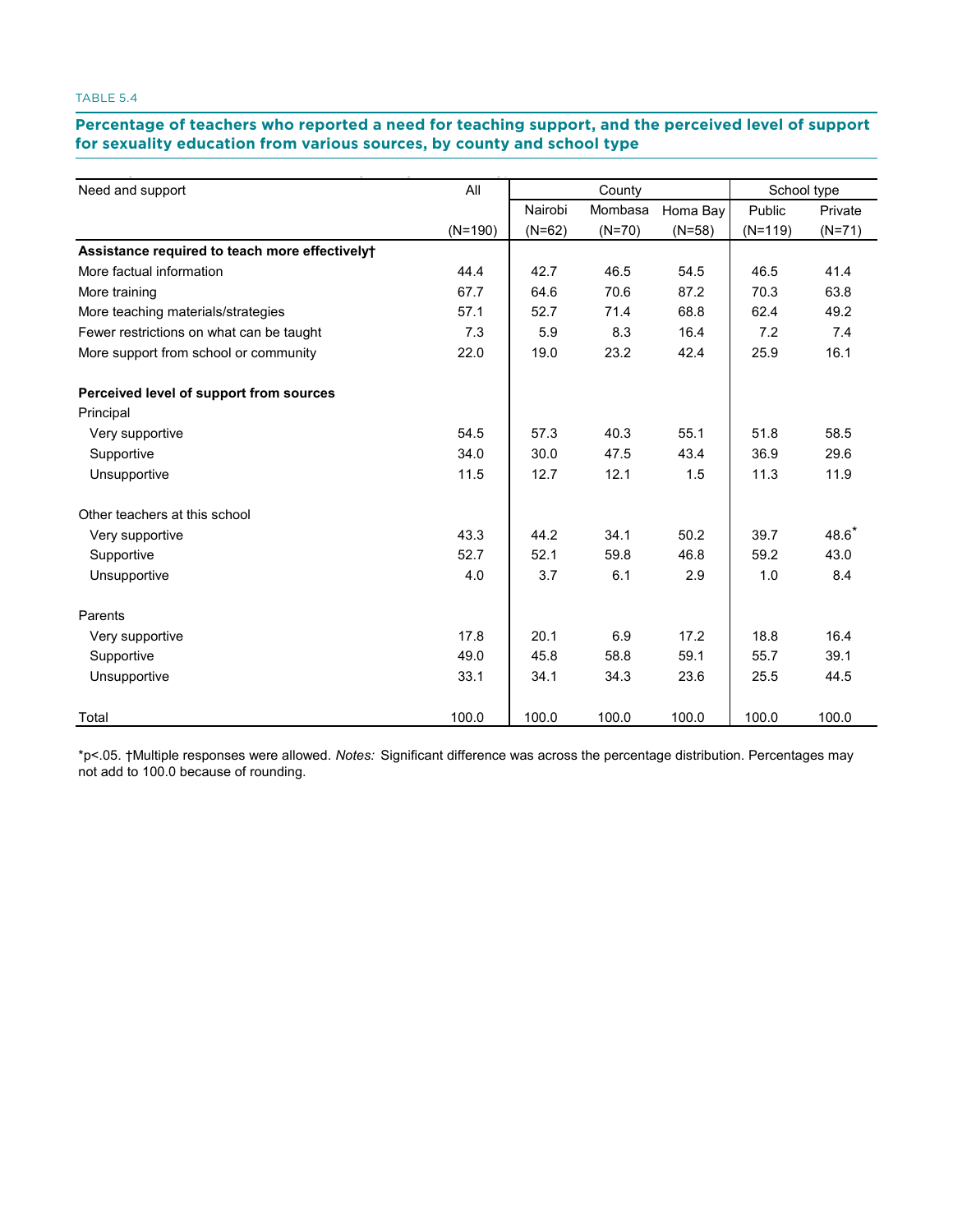## Among teachers who cover each topic, percentage who said they require more assistance, by county **and school type school type**

| Topic                                            | All  | County  |         |           | School type |          |
|--------------------------------------------------|------|---------|---------|-----------|-------------|----------|
|                                                  |      | Nairobi | Mombasa | Homa Bay  | Public      | Private  |
| Puberty/physical changes in body                 | 17.3 | 16.8    | 14.3    | 26.2      | 22.4        | 10.1     |
| Reproductive organs                              | 14.9 | 12.0    | 18.8    | 31.1      | 20.9        | $6.1*$   |
| Menstruation                                     | 14.8 | 11.6    | 18.6    | $35.9*$   | 22.0        | $4.6***$ |
| Sexual behavior                                  | 22.6 | 19.7    | 35.2    | 26.0      | 22.4        | 22.9     |
| Equality between men and women                   | 17.1 | 12.5    | 25.6    | $40.1*$   | 17.7        | 16.3     |
| Pregnancy and childbirth                         | 17.7 | 12.1    | 35.1    | $34.8**$  | 21.7        | 11.9     |
| Abortion                                         | 24.2 | 21.0    | 37.8    | 28.8      | 30.3        | 15.6     |
| Contraceptive methods                            | 28.9 | 22.0    | 57.2    | $39.9**$  | 32.7        | 23.2     |
| How to use contraceptive methods                 | 31.5 | 27.7    | 48.6    | 34.2      | 33.2        | 28.6     |
| Where to get contraceptive methods               | 24.8 | 23.3    | 33.6    | 24.3      | 29.5        | 16.6     |
| Sex in exchange for money or gifts               | 18.7 | 15.7    | 28.5    | 26.0      | 23.2        | 11.2     |
| <b>HIV/AIDS</b>                                  | 21.5 | 15.3    | 32.6    | $52.7***$ | 25.7        | 15.6     |
| Other STIs                                       | 23.2 | 17.6    | 33.3    | $51.1***$ | 27.8        | 16.7     |
| Where to access STI/HIV services                 | 17.3 | 13.7    | 26.3    | 30.7      | 17.9        | 16.5     |
| Communicating within relationships               | 23.1 | 19.9    | 42.1    | 21.1      | 22.3        | 24.5     |
| Decision-making skills                           | 25.6 | 22.5    | 30.9    | 41.2      | 20.1        | 33.4     |
| Prevention of violence/sexual abuse              | 31.8 | 26.4    | 46.9    | $51.6*$   | 28.7        | 36.3     |
| Sexual orientation                               | 22.0 | 17.0    | 40.1    | $34.0**$  | 23.4        | 19.6     |
| Sexual and reproductive rights                   | 19.2 | 13.2    | 37.5    | $38.4***$ | 19.0        | 19.5     |
| Abstinence/saying no to sex/"chilling"           | 16.5 | 15.2    | 17.8    | 24.1      | 19.0        | 12.8     |
| Moral issues related to sexuality                | 22.6 | 19.3    | 34.9    | 28.7      | 20.2        | 26.0     |
| Positive living for young people living with HIV | 39.1 | 36.0    | 49.4    | 47.4      | 51.3        | $20.6**$ |
| Prevention of mother-to-child HIV transmission   | 28.2 | 25.9    | 36.1    | 32.7      | 31.7        | 22.2     |
| Female genital mutilation                        | 31.1 | 26.1    | 47.9    | $48.9*$   | 37.6        | 21.2     |

\*p<.05. \*\*p<.01. \*\*\*p<.001.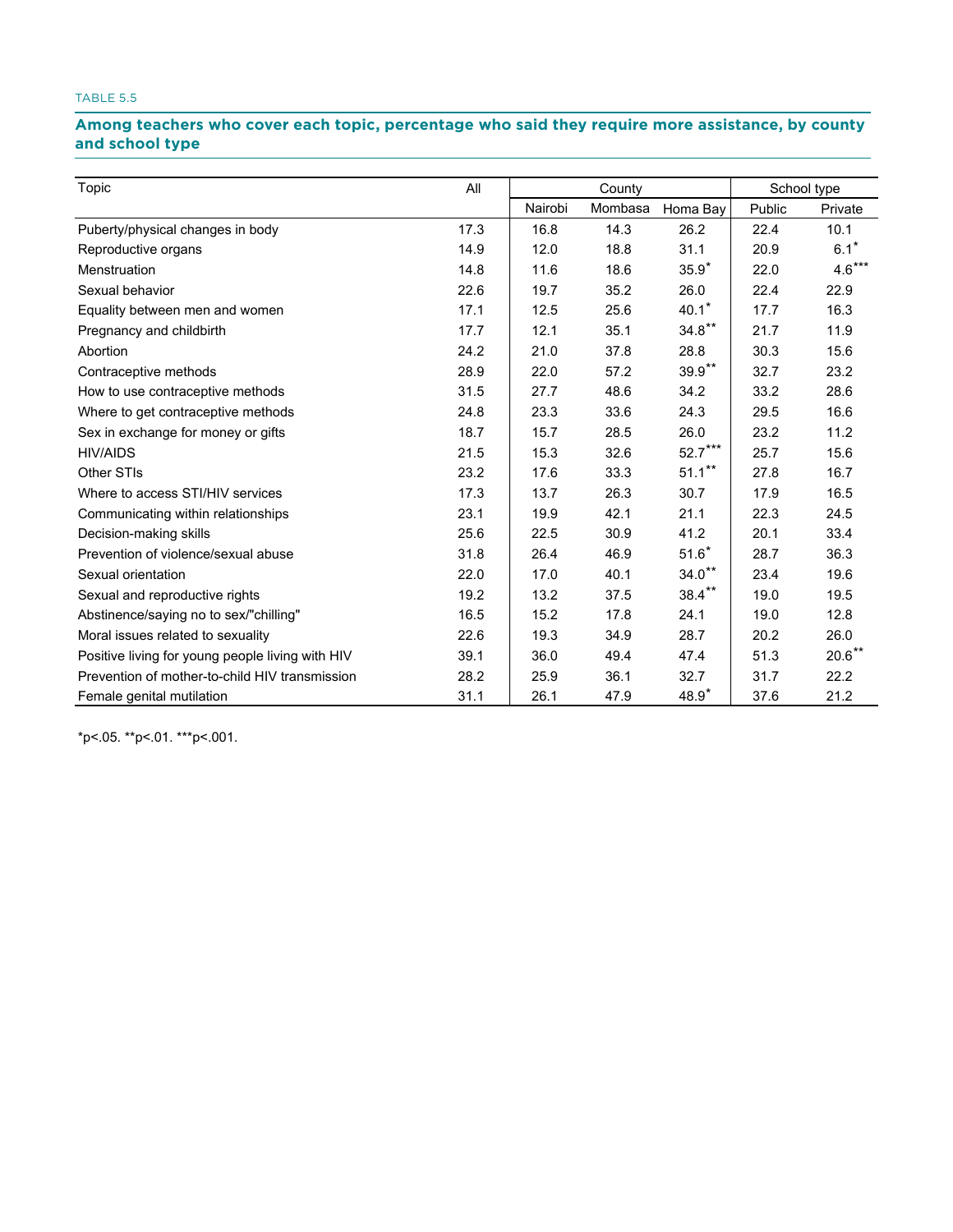### Percentage of principals who reported various school policies, by county and school type

| Policy                                                   | All      | County   |          |          | School type |           |
|----------------------------------------------------------|----------|----------|----------|----------|-------------|-----------|
|                                                          |          | Nairobi  | Mombasa  | Homa Bay | Public      | Private   |
| ALL SCHOOLS                                              | $(N=73)$ | $(N=22)$ | $(N=26)$ | $(N=25)$ | $(N=43)$    | $(N=30)$  |
| School has a child protection policy                     | 97.8     | 100.0    | 96.2     | 92.0     | 98.5        | 97.2      |
| Policy for cases of harassment                           |          |          |          |          |             |           |
| If teachers are found to be harassing students           |          |          |          |          |             |           |
| Immediately fired or transferred                         | 57.8     | 63.6     | 57.7     | 36.0     | 42.1        | 72.2      |
| Given several warnings before they are fired             | 27.0     | 18.2     | 34.6     | 52.0     | 41.3        | 13.9      |
| Temporarily suspended from teaching                      | 3.6      | 4.6      | 0.0      | 4.0      | 7.6         | 0.0       |
| Given a warning but are not fired or suspended           | 10.2     | 13.6     | 0.0      | 8.0      | 7.6         | 12.6      |
| School does not have a policy                            | 1.4      | 0.0      | 7.7      | 0.0      | 1.4         | 1.3       |
| If students are found to be harassing other students     |          |          |          |          |             |           |
| Immediately expelled                                     | 24.8     | 31.8     | 19.2     | 4.0      | 16.7        | 32.2      |
| Given several warnings before being expelled             | 28.5     | 22.7     | 50.0     | 28.0     | 43.5        | 14.8      |
| Temporarily suspended from school                        | 29.4     | 27.3     | 23.1     | 44.0     | 20.3        | 37.8      |
| Given a warning but are not expelled or suspended        | 13.0     | 13.6     | 0.0      | 24.0     | 13.4        | 12.6      |
| School does not have a policy                            | 4.3      | 4.6      | 7.7      | 0.0      | 6.2         | 2.6       |
| COEDUCATIONAL AND MALES-ONLY SCHOOLS                     | $(N=61)$ | $(N=18)$ | $(N=22)$ | $(N=21)$ | $(N=35)$    | $(N=26)$  |
| Policy if a boy gets a girl pregnant                     |          |          |          |          |             |           |
| He would be allowed to continue his studies              | 60.1     | 61.1     | 50.0     | 66.7**   | 81.7        | $41.9***$ |
| He would be asked to stay home from school for a         |          |          |          |          |             |           |
| period of time                                           | 32.5     | 38.9     | 22.7     | 19.1     | 9.1         | 52.0      |
| He would be sent away/transferred to a different school  | 7.5      | 0.0      | 27.3     | 14.3     | 9.1         | 6.1       |
| COEDUCATIONAL AND FEMALES-ONLY SCHOOLS                   | $(N=67)$ | $(N=20)$ | $(N=24)$ | $(N=23)$ | $(N=39)$    | $(N=28)$  |
| Policy if a girl becomes pregnant                        |          |          |          |          |             |           |
| She would be allowed to continue her studies             | 52.0     | 50.0     | 21.7     | $90.9*$  | 48.6        | 55.0      |
| She would be asked to stay home from school until she    |          |          |          |          |             |           |
| had the baby                                             | 44.0     | 45.0     | 73.9     | 9.1      | 51.4        | 37.5      |
| She would be sent away/transferred to a different school | 4.0      | 5.0      | 4.4      | 0.0      | 0.0         | 7.6       |
| Total                                                    | 100.0    | 100.0    | 100.0    | 100.0    | 100.0       | 100.0     |

\*p<.05. \*\*p<.01. \*\*\*p<.001. *Notes:* Significant differences were across the percentage distributions. Percentages may not add to 100.0 because of rounding.